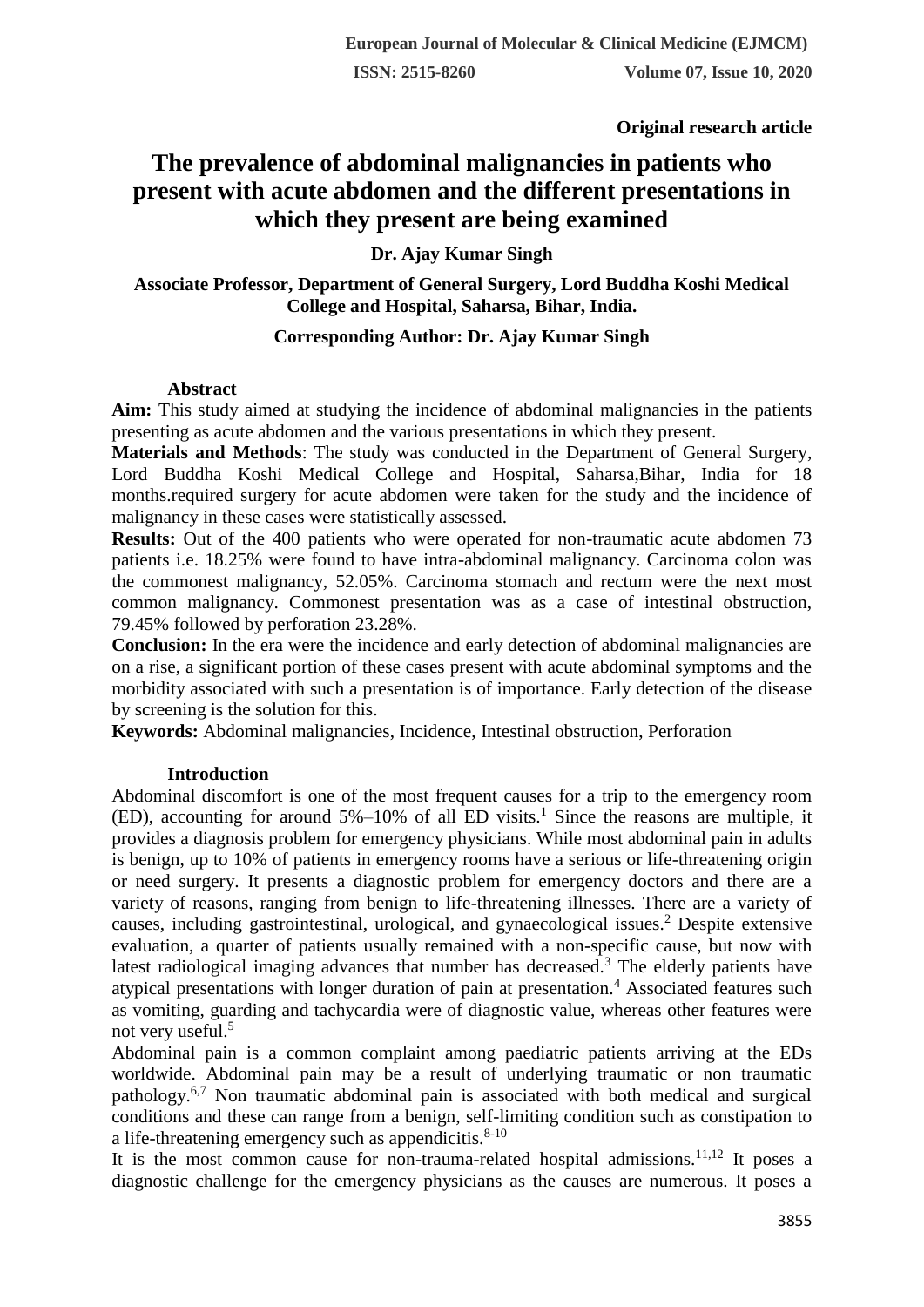**ISSN: 2515-8260 Volume 07, Issue 10, 2020**

diagnostic challenge for the emergency physicians as the causes are numerous, ranging from benign to life-threatening conditions. Causes include gastro-intestinal, urological, and gynaecological among others.<sup>13</sup> Malignancies emanating from intra-abdominal organs are often considered to be associated with abdominal pain and a proportion of these are diagnosed in Emergency department. To the best of our knowledge, not much of the studies have systematically focused on acute abdominal pain as a symptom preceding the detection of an intra-abdominal malignancy. This research aims to investigate the presentation of cancer in the emergency room as acute abdominal emergencies, as well as the prevalence of malignancies within acute surgical abdominal emergencies.

### **Material and methods**

The study was conducted in the Department of General Surgery, Lord Buddha Koshi Medical College and Hospital, Saharsa,Bihar, India for 18 months ,Institutional ethical approval was obtained before conducting this study.

#### **Inclusion criteria**

All the patients who visited the casualty wing with acute abdominal emergencies requiring emergency laparotomy were included in the study.

#### **Exclusion criteria**

Those who were not willing to give consent and those who were diagnosed with malignancy earlier were excluded from the study.

#### **Sample selection**

The sample size was calculated using a prior type of power analysis by G\* Power Software Version 3.0.1.0 (Franz Faul, Universitat Kiel, Germany). The minimum sample size was calculated, following these input conditions: power of 0.80 and  $P \le 0.05$  and sample size arrived were 400 participants.

#### **Methodology**

Patients or their caretakers were interviewed in the casualty wing, after obtaining proper informed consent. Details were collected regarding the onset, type, duration and other details pertaining to the pain, details regarding abdominal distension, bleeding per rectum (PR), provisional diagnosis of treating surgeon, as well as follow up histopathology report (HPR) and final diagnosis.

# **Statistical analysis**

The recorded data was compiled and entered in a spreadsheet computer program (Microsoft Excel 2010) and then exported to data editor page of SPSS version 19 (SPSS Inc., Chicago, Illinois, USA). Descriptive statistics included computation of percentages and means.

#### **Results**

| Table 1: Age wise distribution |                |  |
|--------------------------------|----------------|--|
| Age (in years)                 | Malignancy (%) |  |
| $\leq$ 20                      |                |  |
| $20-30$                        | 1(1.36)        |  |
| $30-40$                        | 6(8.21)        |  |
| $40-50$                        | 14(19.17)      |  |
| $50 - 60$                      | 36(49.31)      |  |

#### **Table 1: Age wise distribution**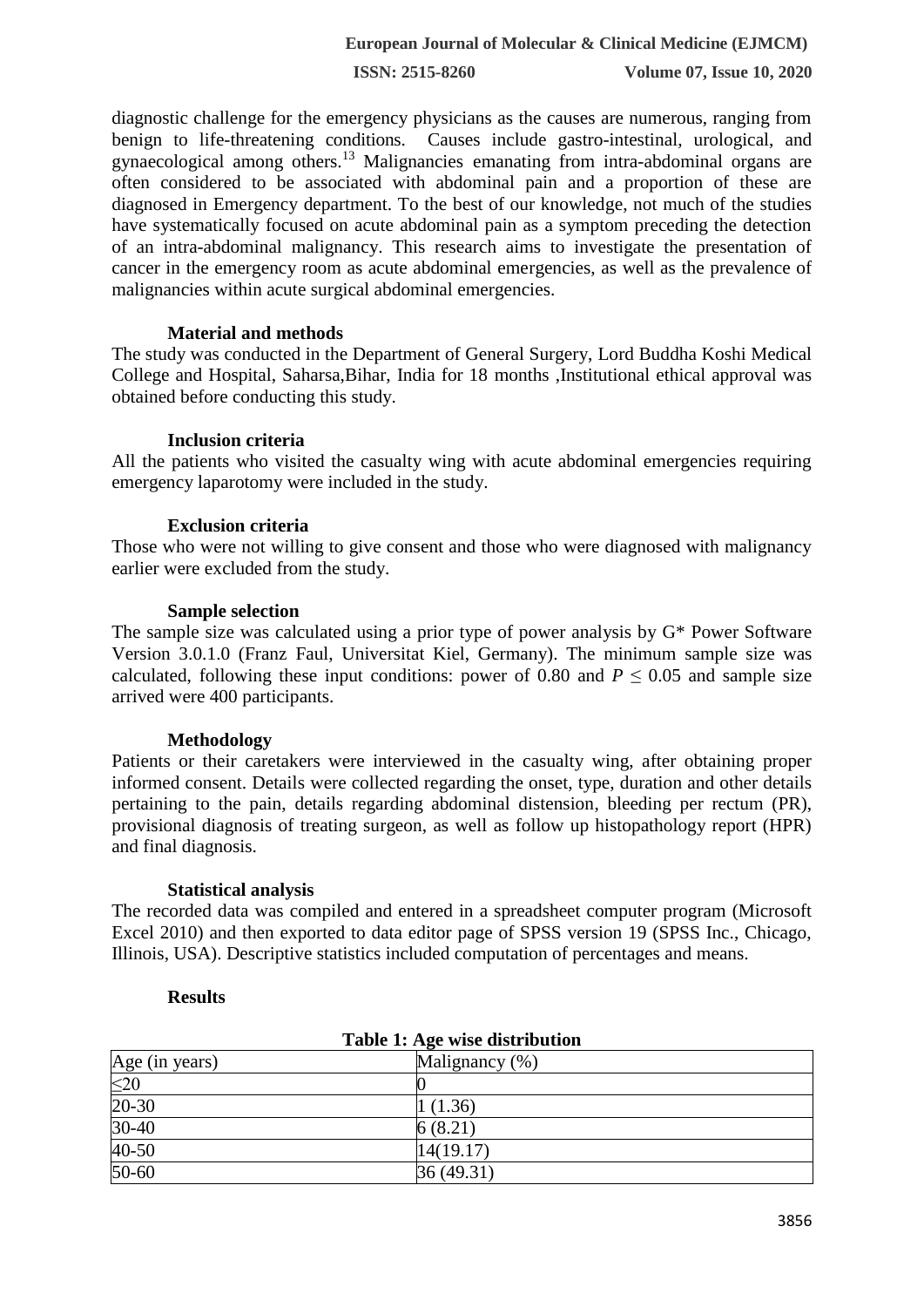**ISSN: 2515-8260 Volume 07, Issue 10, 2020**

| Above 60 | $($ $\cap$ $\Box$<br>$\Omega$ 1<br>. 21. 21 |
|----------|---------------------------------------------|
| Total    | (100.0)<br>$\sqrt{2}$<br>້                  |

### **Table 2: Distribution of site involved**

| Final diagnosis | Malignancy (%) |
|-----------------|----------------|
| CA appendix     | 3(4.10)        |
| CA colon        | 38 (52.05)     |
| CA rectosigmoid | 11(15.06)      |
| CA rectum       | 7(9.58)        |
| CA small bowel  | 3(4.83)        |
| CA stomach      | 10(13.69)      |
| Cholangio CA    | 1(1.36)        |
| Total           | 73(100.0)      |

#### **Table 3: Sex distribution of the study**

| Gender | $N = 400$ | Malignancy $N=73$ |
|--------|-----------|-------------------|
| Male   | 250       | 41                |
| Female | 150       | $\Omega$<br>ىدر   |

|                           |            | Table +. Distribution of presenting symptoms |
|---------------------------|------------|----------------------------------------------|
| Presenting symptoms       |            | Number (%)                                   |
| History of abdominal pain |            | 14 (19.17)                                   |
| Abdominal tenderness      |            | 15 (20.54)                                   |
| loss of weight            |            | 16(21.91)                                    |
| Abdominal distension      | $<$ 2 days | 15 (20.54)                                   |
|                           | $2-7$ days | 43 (58.90)                                   |
|                           | $>7$ days  | 8(10.95)                                     |
| Obstruction               |            | 58 (79.45)                                   |
| Perforation               |            | 17 (23.28)                                   |
| Vomiting                  |            | 12 (16.43)                                   |
| Constipation              |            | 13 (17.80)                                   |
| <b>Bowel sounds</b>       |            | 4 (5.47)                                     |
| <b>Bleeding PR</b>        |            | 16(21.91)                                    |
| Low grade pain            |            | 12(16.43)                                    |
| Diarrhoea                 |            | 9(12.32)                                     |

# **Table 4: Distribution of presenting symptoms**

#### **Discussion**

In our sample, approximately 73 percent of patients who presented to the emergency room for an urgent abdominal emergency involving laparotomy had cancer (18.25 percent) Muriche et al found that about 20% of malignancies presented as an emergency in their report.<sup>14</sup> Malignancy with emergency appearance was found to be 32.33 percent in females and 41 percent in males in our sample (16.4 percent). Just seven of the 73 malignancy patients were under the age of 40. Incidence of acute presentations of GI malignancy, especially colorectal carcinoma, was highest among the elderly age group. About 50% of malignancy diagnosed patients were more than 60 years. This is in accordance with the study conducted by Waldron et al in 1986, were 58% of malignancies occurred in patients of more than 70 years age group compared to 43 % in patients less than 70 years age group.<sup>5</sup>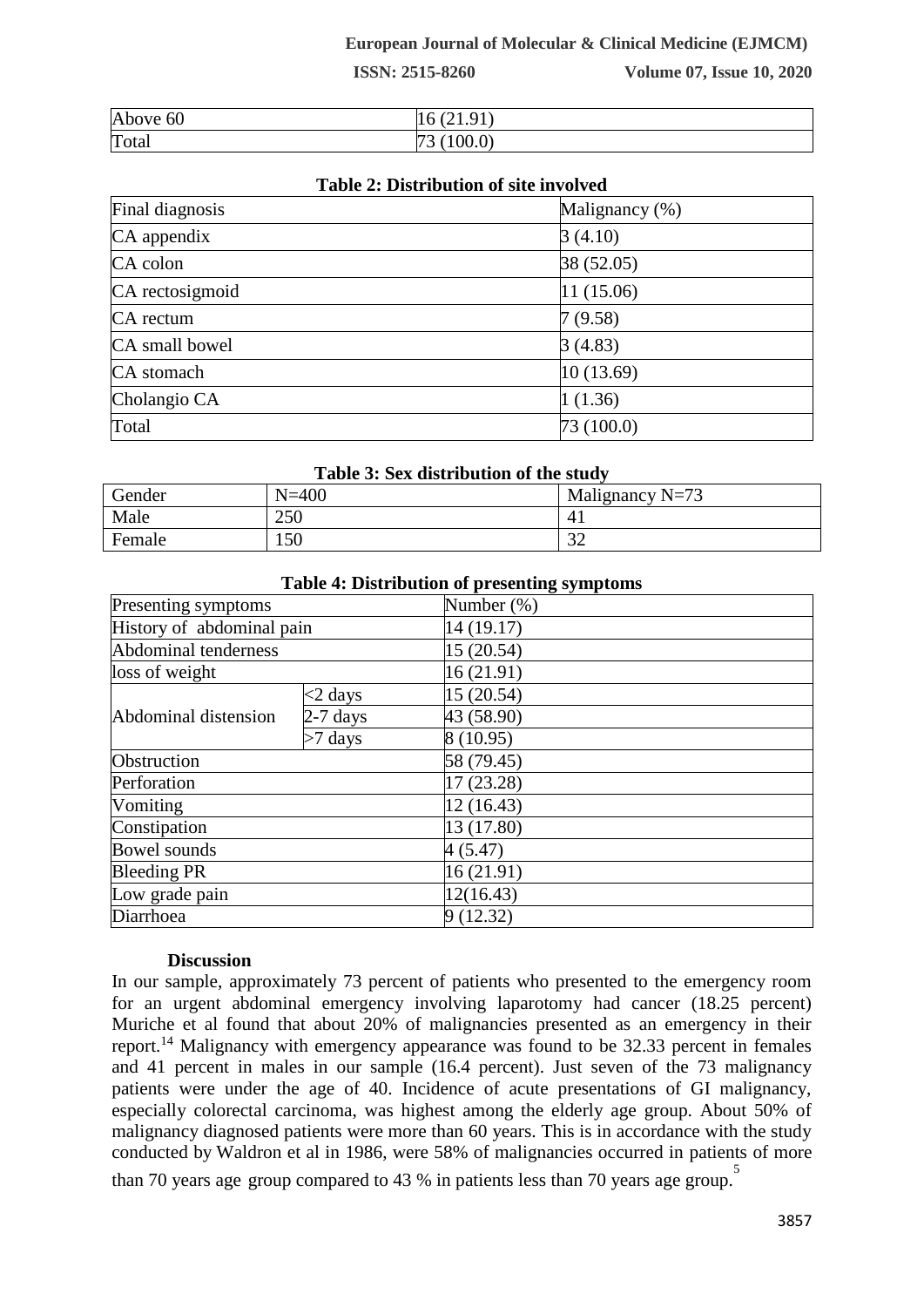**ISSN: 2515-8260 Volume 07, Issue 10, 2020**

Out of the 73 malignancy patients only 7 patients were below the age of 40 years. Incidence of acute presentations of GI malignancy, especially colorectal carcinoma, was highest among the elderly age group. 52 (71.12 %) of the patients detected with malignancy were above 50 years. This is in accordance with the study conducted by Waldron et al in 1986, were 58% of malignancies occurred in patients of more than 70 years age group compared to 43 % in patients less than 70 years age group.<sup>15</sup>

Obstruction was the most common presentation of malignancy in our study constituting about obstruction (79.45%) probably because carcinoma colon was the most common histopathological diagnosis. According to the article published in the journal surgical clinics of North America, primary colorectal cancer causes 53% of acute large bowel obstruction requiring surgery.<sup>16</sup>

Perforation was the  $2^{nd}$  most common presentation for malignancy in our study 17 (23.28%) among 73 malignancies detected 10 (13.69%) were carcinoma stomach patients, all of whom presented with perforation. This is in agreement with the study conducted by Roviello et al in 2006 in Italy.<sup>17</sup>

In colon cancer, Vijayakumar et al. found 92 percent obstruction and 8% perforation, and 100 percent perforation in gastric cancer.<sup>18</sup> Small bowel tumours were responsible for 3 (4.83%) of all malignancies, or 3 cases out of 73. Many of them presented with acute intestinal obstruction, equivalent to a study in Kilpauk that found that 100% of small bowel tumours presented with obstruction. Two cases of appendix carcinoma were discovered in this study. Appendicular abscess accounted for 4.10 percent of the cases, while intestinal obstruction accounted for the remainder. Cholangiocarcinoma was discovered in one of the two gall bladder perforations.

# **Conclusion**

The prevalence of malignancies in the general population is on the rise. Following the analysis of this report, it can be concluded that a significant proportion of gastrointestinal malignancies are detected in a tertiary treatment centre along an emergency pathway. Many patients who had no preoperative signs or symptoms of malignancy were diagnosed with cancer on the operating table. Acute GI malignancies manifest themselves most often in the elderly. This is something to keep in mind when running an emergency department. More study is required in the field of surgical oncological emergencies.

# **Reference**

- 1. Kamin RA, Nowicki TA, Courtney DS, Powers RD. Pearls and pitfalls in the emergency department evaluation of abdominal pain. Emerg Med Clin North Am 2003;21:61-72, vi.
- 2. Dhillon S, Halligan S, Goh V, Matravers P, Chambers A, Remedios D. The therapeutic impact of abdominal ultrasound in patients with acute abdominal symptoms. Clin Radiol 2002;57:268-71.
- 3. Rosen MP, Sands DZ, Longmaid HE 3rd, Reynolds KF, Wagner M, Raptopoulos V. Impact of abdominal CT on the management of patients presenting to the emergency department with acute abdominal pain. AJR Am J Roentgenol 2000;174:1391-6.
- 4. Rosen MP, Siewert B, Sands DZ, Bromberg R, Edlow J, Raptopoulos V, et al. Value of abdominal CT in the emergency department for patients with abdominal pain. Eur Radiol 2003;13:418-24.
- 5. Chimkode R, Shivakumar CR. Clinical profile of acute abdomen cases at a tertiary care hospital. Int Surg J. 2016;3:105-7.
- 6. Reynolds SL, Jafe DM. Children with abdominal pain: Evaluation in paediatric emergency department. Pediatric Emergency Care. 1990; 6(1):5.
- 7. H.-P. Wu and W. C. Yang, "Etiology of non-traumatic acute abdomen in pediatric